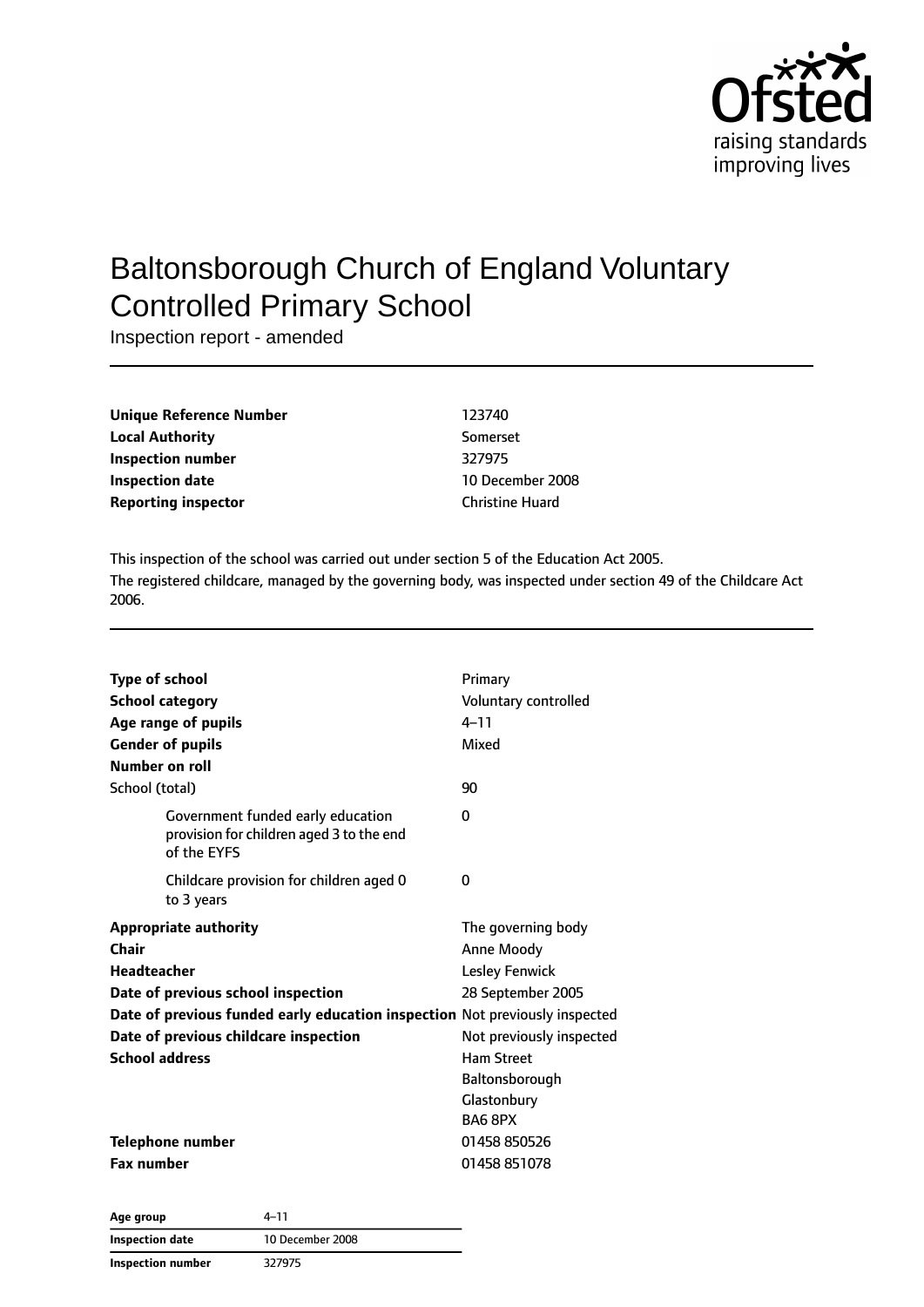## **Amended Report Addendum**

Report amended due to factual inaccuracy

© Crown copyright 2008

#### Website: www.ofsted.gov.uk

This document may be reproduced in whole or in part for non-commercial educational purposes, provided that the information quoted is reproduced without adaptation and the source and date of publication are stated.

Further copies of this report are obtainable from the school. Under the Education Act 2005, the school must provide a copy of this report free of charge to certain categories of people. A charge not exceeding the full cost of reproduction may be made for any other copies supplied.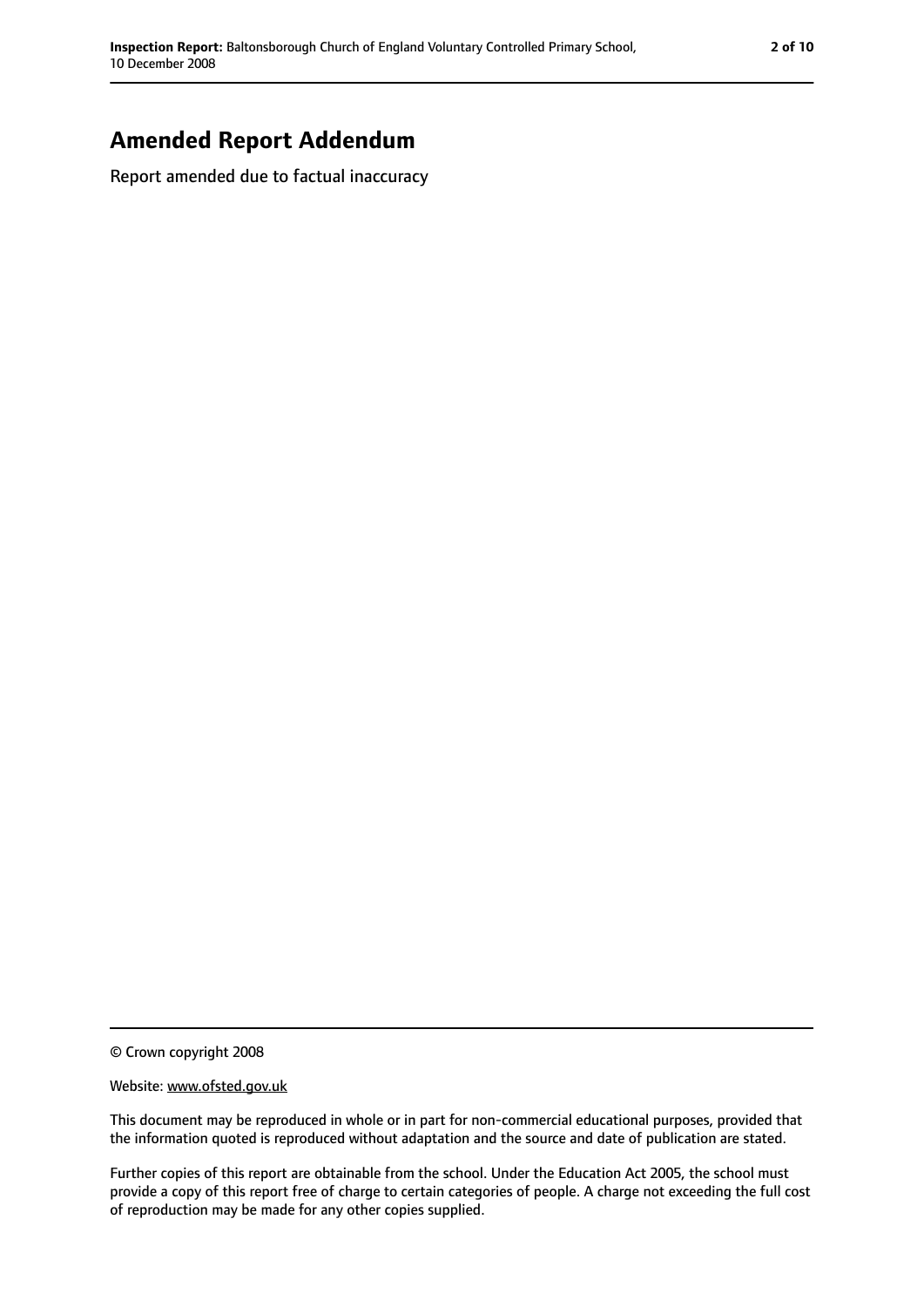## **Introduction**

The inspection was carried out by two Additional Inspectors who evaluated the overall effectiveness of the school and investigated the following issues:

the effectiveness of systems to ensure that high standards are sustained

the success of the 'Learning to Lead' project and the impact it is having on pupils' personal development

the effectiveness of induction for new staff and their roles in ensuring the future success of the school.

Evidence was gathered from an examination of the school's documentation, parents' questionnaires and pupils' work, observations of pupils in classes, around the school and in the playground, as well as interviews with the staff, pupils, governors and parents. Other aspects of the school's work were not investigated in detail, but the inspectors found no evidence to suggest that the school's own assessments, as given in its self-evaluation, are not justified. These have been included where appropriate in this report.

## **Description of the school**

The school is much smaller than average. Children attend the school from the local area and surrounding villages, with many coming from further afield. Nearly all pupils are from White British backgrounds. The proportion of pupils with learning difficulties and/or disabilities is broadly average. Provision for pupils in the Early Years Foundation Stage (EYFS) is made in the Reception class. The school has Healthy Schools status and holds the Activemark. It is taking part in the pilot of the 'Learning to Lead' project and has also become a flagship school for Food for Life.

### **Key for inspection grades**

| Outstanding  |
|--------------|
|              |
| Satisfactory |
| Inadequate   |
|              |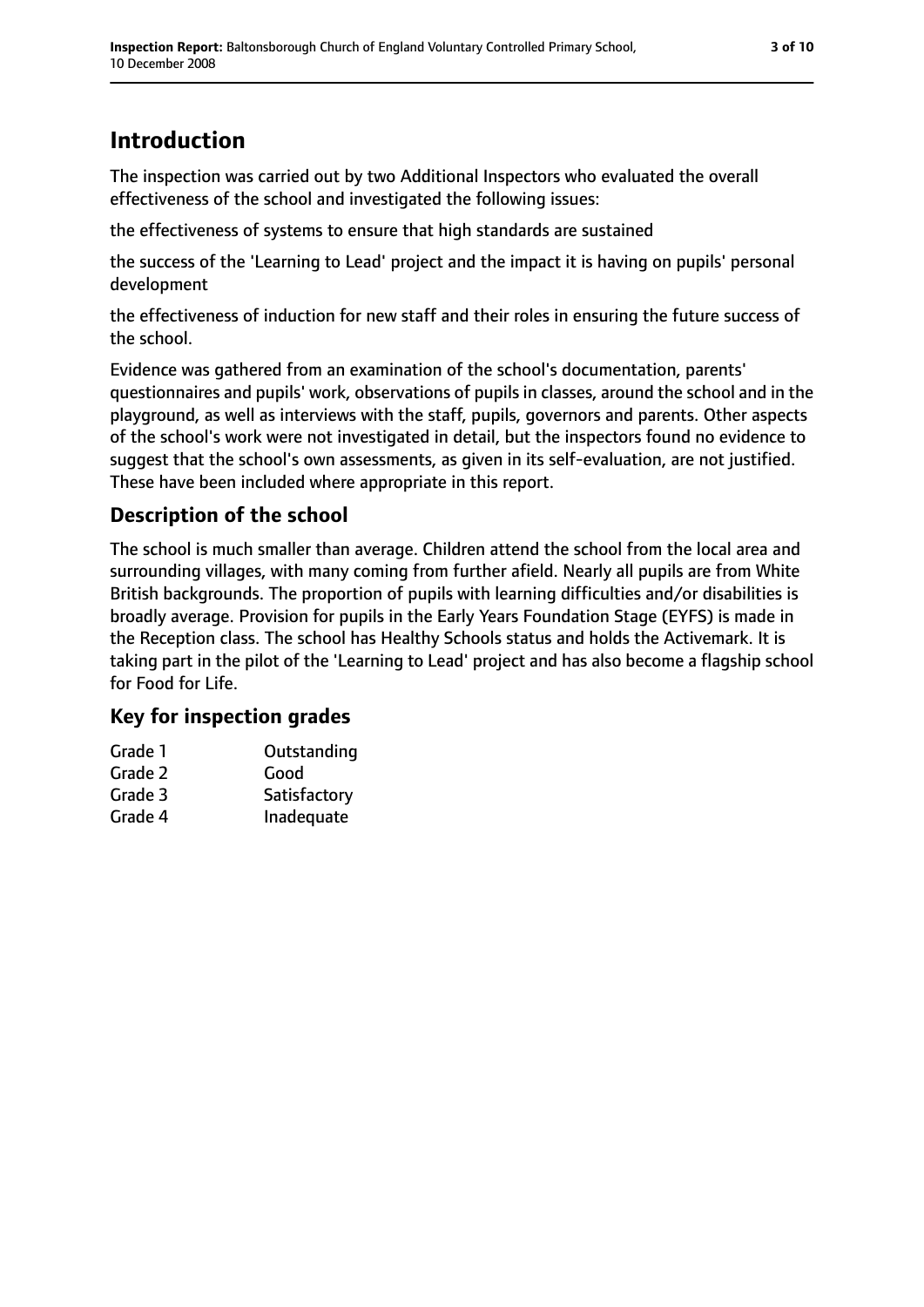## **Overall effectiveness of the school**

#### **Grade: 1**

This is an outstanding school. It provides an excellent education in an exhilarating and lively learning environment. Parents are overwhelmingly supportive of the school and comments such as 'the school has very high standards' and 'all children are given opportunities to excel and develop their talents' echo the views of a great many. The key to the school's success is the dynamic and vibrant leadership of the headteacher and the whole-hearted commitment and support of all staff and governors. All willingly take on new challenges in order to provide the best possible education for the pupils.

The introduction of the 'Learning to Lead' project, one of the few primary schoolsto be included in the pilot, has been particularly successful. It has led to a high level of pupils' involvement in decision making. They have been responsible for several important initiatives in the school. These have included the scrapping of the old computer suite and in its place planning, designing and resourcing a new Book Room, as well as re-siting the computers more usefully. The project has resulted in the school developing pupils who are articulate and confident. They value the opportunities they have been given and say, 'Some people thought we weren't old enough to take this amount of responsibility, but we are.' They are, because, as they explained, 'We have also learned what not to do and when we need to ask for extra help.'

The whole school is involved in the project and its effects are far reaching. They extend into lessons where pupils happily adopt the roles of team leaders and lead discussions in small groups. This was evident in Years 5 and 6 where pupils were discussing maturely how they could present a scene from Shakespeare's A Midsummer Night's Dream. The excellent behaviour, eager responses and excitement generated in each classroom illustrate how pupils greatly enjoy all aspects of their education. They bubble with enthusiasm. Teachers ensure that pupils know what they are going to learn. They use resources, such as interactive whiteboards, skilfully. In these mixed age group classes, teachers are particularly successful at planning a wide range of tasks. These are carefully devised to meet the learning needs of all pupils so that all are appropriately challenged or supported. This excellent planning is a key factor in why the pupils manage to achieve so well. Pupils are encouraged to explore and share ideas with their peers and in small groups. They say marking is particularly helpful and even the youngest pupils know and understand their individual targets.

Children in the Reception class receive an outstanding start to their education. Activities match their individual needs in vibrant and stimulating learning areas, both indoors and out. In Years 1 to 6, pupils sparkle. They attain exceptionally high standards in English, mathematics and science as well as in a range of other subjects, such as geography, physical education and drama. Achievement in these areas is outstanding because the teaching is excellent. The pupils say, 'We are taught in a really fun way, the teachers motivate us so that we really want to learn.' The school makes excellent provision for pupils with learning difficulties and/or disabilities, who do as well as other pupils. Similarly, pupils who are especially gifted or talented are identified, and care is taken to make certain they are sufficiently challenged, both in the classroom and in many out-of-school activities. Parents really appreciate this involvement; as one said, 'The care and support offered to my child is exceptional.' The curriculum for English, mathematics and science is exciting, creative and imaginative. There are many vibrant displays of pupils' work showing the breadth of the inspirational curriculum in these areas and the way in which pupils' work is valued. Excellent links are made across a range of subjects and the use of information and communication technology is fully integrated into all subjects. The curriculum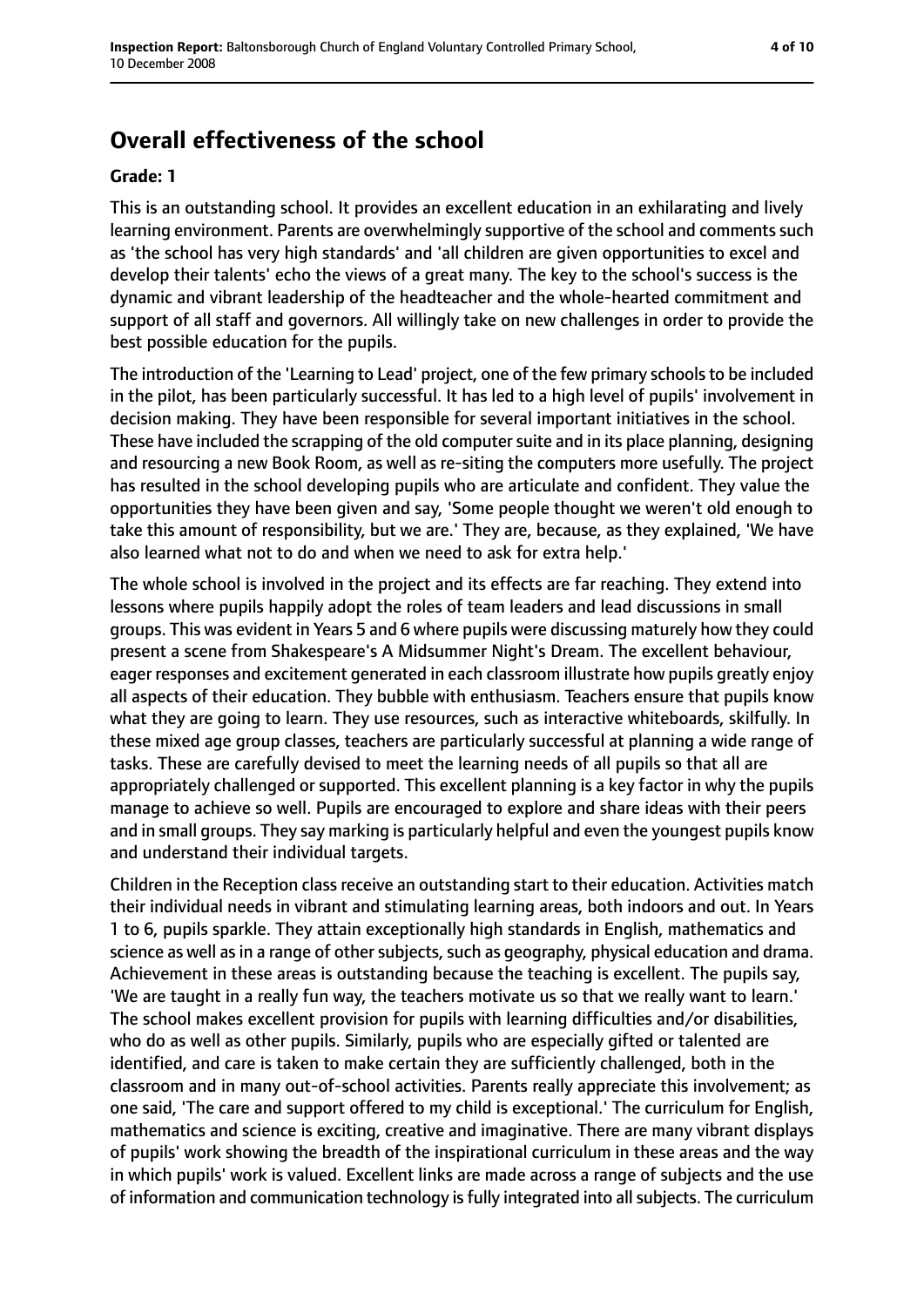is in the process of being developed further as the creativity and excitement that is embedded within the core subjects is not yet fully established across all areas taught. An exceptional range of visits, visitors and clubs serve to enrich pupils' learning further.

Pupils' academic progress is very carefully checked and action taken to tackle potential problems before they become concerns. Pupils are nurtured, and the care and support provided for them are excellent. Their personal development and well-being are outstanding. Parents appreciate the fact that, as one wrote, 'There is a keen awareness of the importance of developing the social skills of the children alongside delivering a good quality education.' Pupils are lively and responsive in class, and thoughtful and reflective in assembly. They are considerate in their dealings with each other. The playground is a happy and harmonious area. Pupils have an excellent understanding of the importance of a healthy lifestyle and the need to stay safe. They have a very mature understanding of their responsibility to the global, as well as local, community, including their school. They talk eagerly of their links with Ethiopia and the child they support. Pupils are very aware of contemporary environmental concerns and their excellent leadership, as well as their numeracy and literacy, skills provide a very good preparation for their future economic well-being.

Staff and governors know how well the school is doing. Targets set for future development are demanding, and the school thrives on challenge. Their self-evaluation is a little cautious but this is because they are so aware that they can always improve. As the 'Learning to Lead' project has shown, there is an excellent capacity for further improvement. New staff received a comprehensive induction for three days before they started at the school in September, enabling them to join the school feeling confident in what was expected of them. As a result, the transition has been seamless and highly effective. Community cohesion is promoted exceptionally effectively, not just through the 'Learning to Lead' project, but also through the very strong links forged with the local community and those created on a more national and global scale. The school uses data exceptionally well to check its performance and the robust monitoring system ensures that the quality of teaching and learning is rigorously evaluated. Teachers are mutually supportive. The school improvement plan is meticulous, and is a vital constituent in the concerted efforts to drive this school forward. As parents wrote, 'The school is superb. The staff are enthusiastic, the pupils confident and well motivated and the headteacher knows all the children and their parents, which is great.'

### **Effectiveness of the Early Years Foundation Stage**

### **Grade: 1**

Children enter the Reception class at a level that is broadly as expected for their age but with a wide variety of skills within this. They make excellent progress and they join Year 1 having reached above average standards. Children are keen to learn because an exciting range of activities is provided across all areas of the EYFS curriculum. There is an excellent balance between those activities led by adults and those that children choose for themselves. The grounds are used most imaginatively to stimulate and promote their learning, and learning flows freely between the indoor and outside environments. The classroom is bright and exciting and provides an inviting atmosphere. The teaching is animated and moves at a good pace. Excellent support is provided by the teaching assistant. The care and attention given to children's welfare is extremely good. The monitoring of children's progress is rigorous and action is taken to provide good additional support where it is needed. The leadership and management of the EYFS and the support provided for the teaching is outstanding.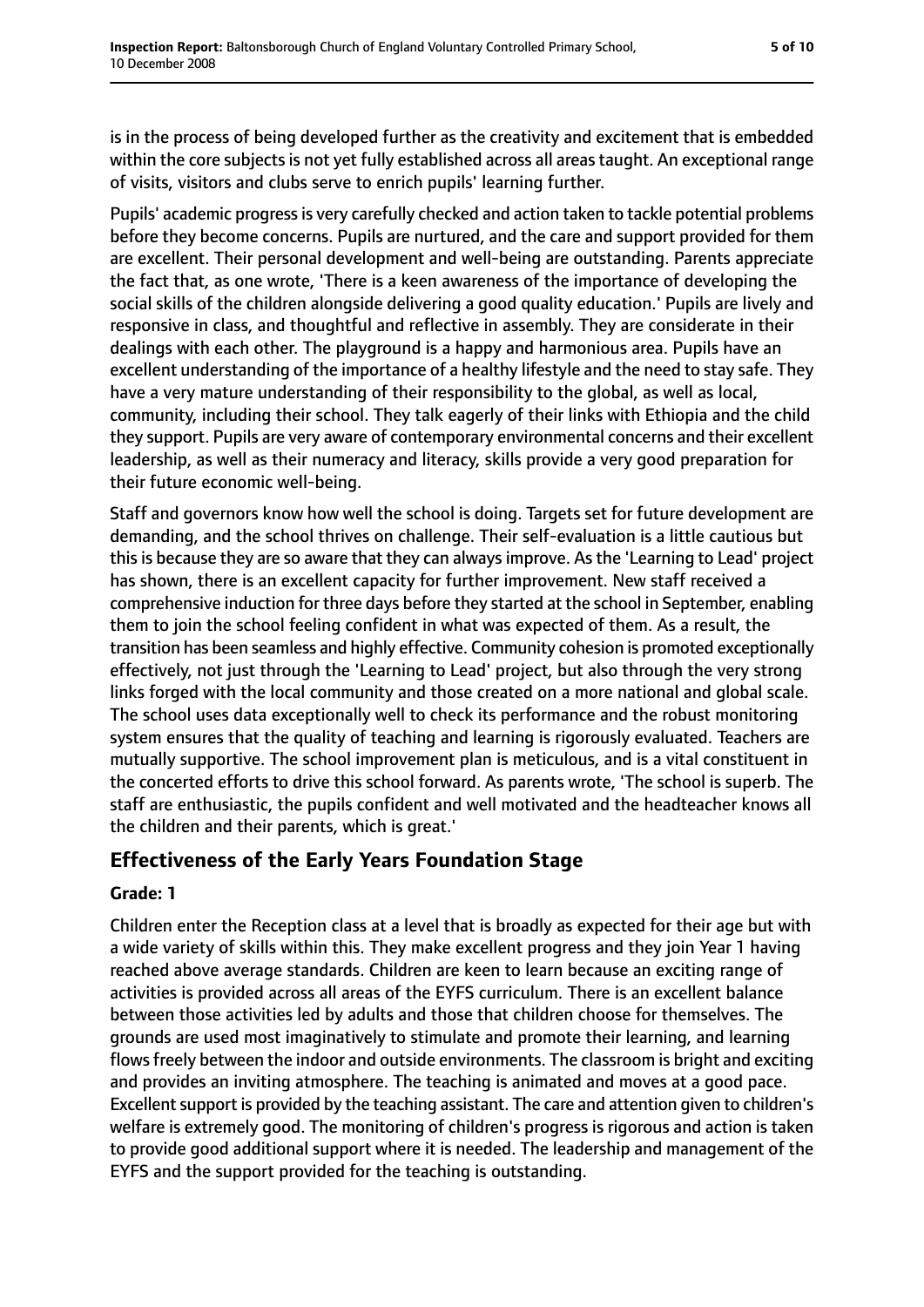## **What the school should do to improve further**

■ Ensure that the excitement and creativity of the core curriculum is fully established in all subjects taught.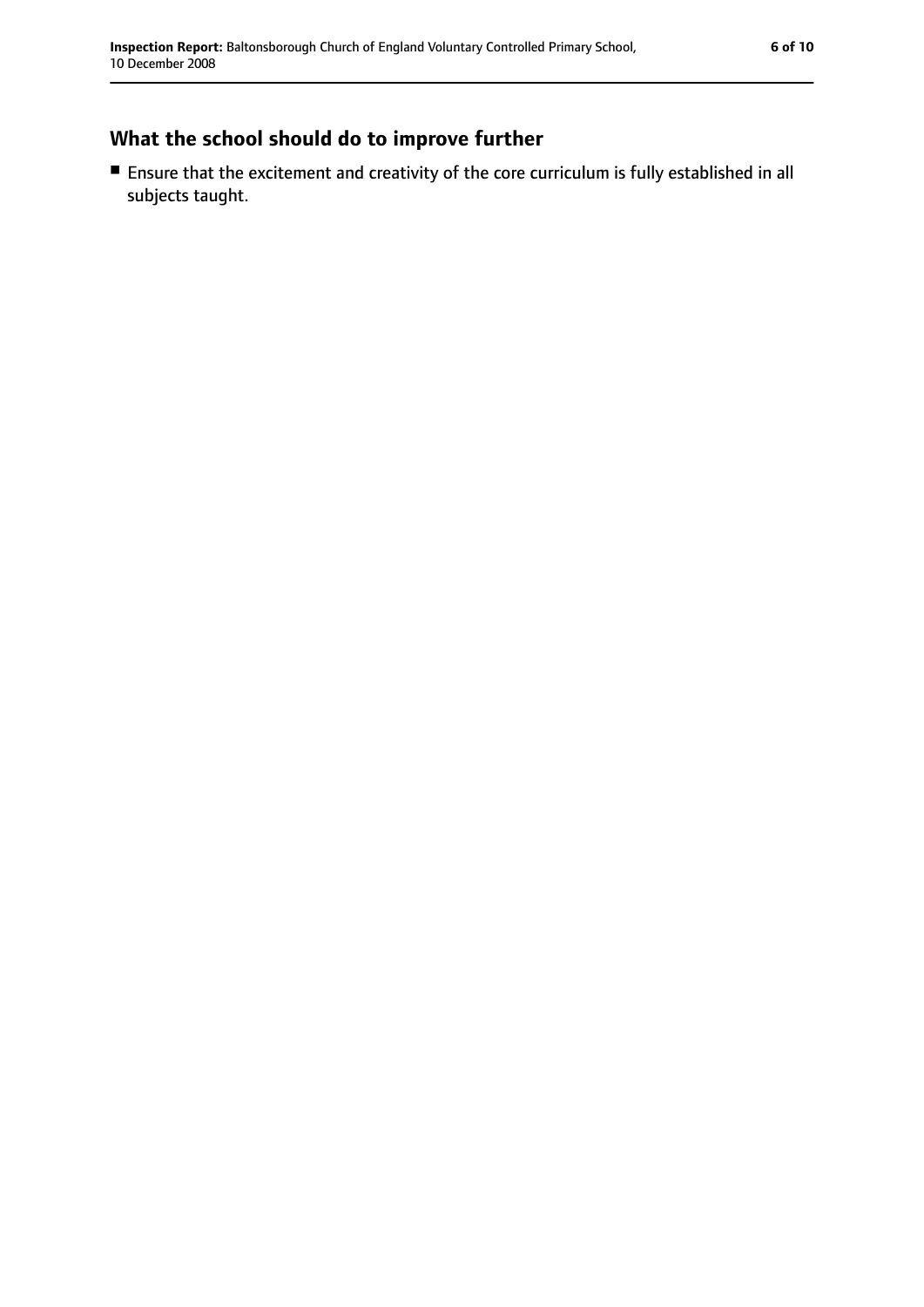**Any complaints about the inspection or the report should be made following the procedures set out in the guidance 'Complaints about school inspection', which is available from Ofsted's website: www.ofsted.gov.uk.**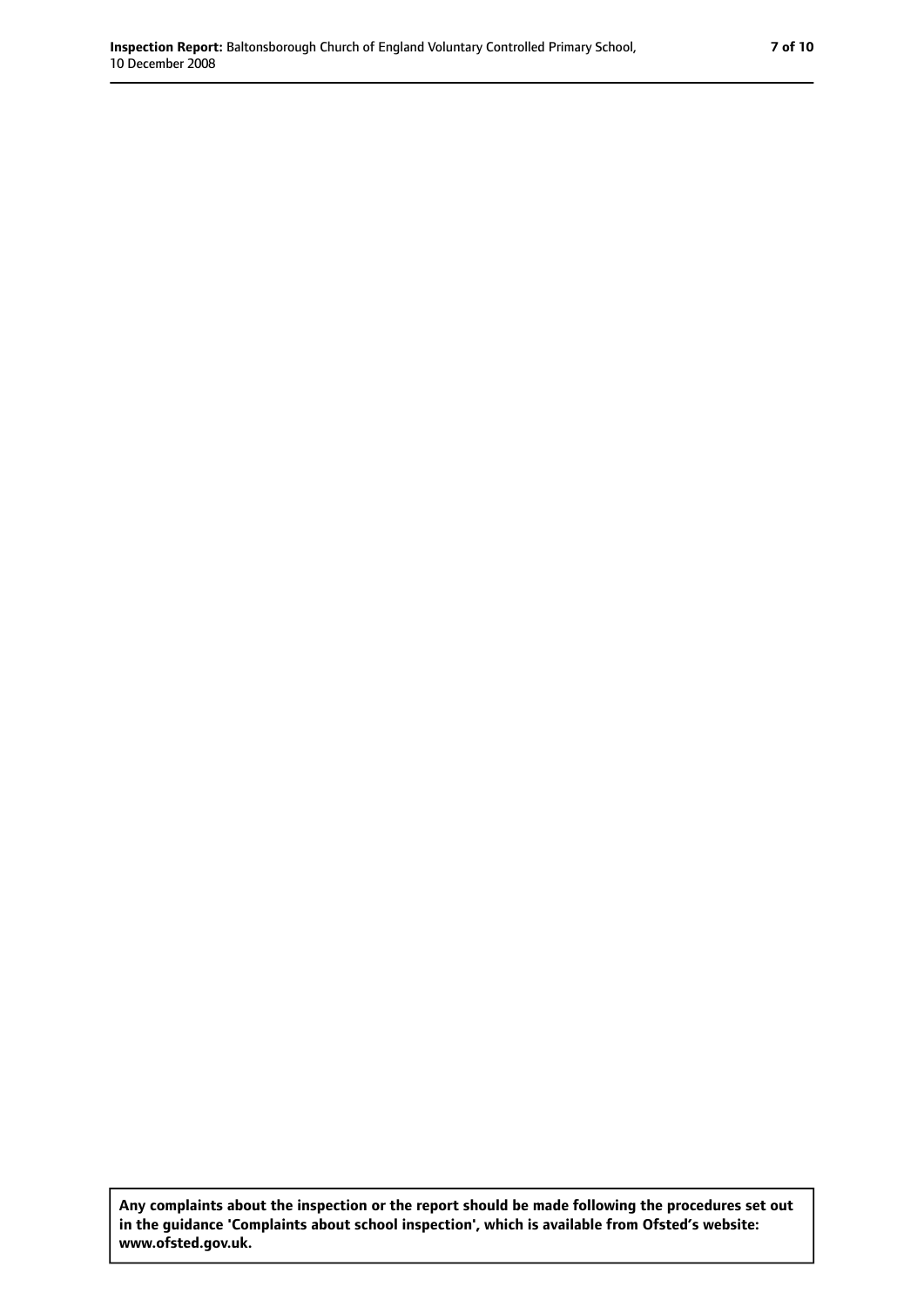#### **Annex A**

## **Inspection judgements**

| Key to judgements: grade 1 is outstanding, grade 2 good, grade 3 satisfactory, and | <b>School</b>  |
|------------------------------------------------------------------------------------|----------------|
| arade 4 inadequate                                                                 | <b>Overall</b> |

### **Overall effectiveness**

| How effective, efficient and inclusive is the provision of<br>education, integrated care and any extended services in meeting the<br>needs of learners? |     |
|---------------------------------------------------------------------------------------------------------------------------------------------------------|-----|
| Effective steps have been taken to promote improvement since the last<br>inspection                                                                     | Yes |
| How well does the school work in partnership with others to promote learners'<br>well being?                                                            |     |
| The capacity to make any necessary improvements                                                                                                         |     |

### **Effectiveness of the Early Years Foundation Stage**

| How effective is the provision in meeting the needs of children in the<br><b>EYFS?</b>       |  |
|----------------------------------------------------------------------------------------------|--|
| How well do children in the EYFS achieve?                                                    |  |
| How good are the overall personal development and well-being of the children<br>in the EYFS? |  |
| How effectively are children in the EYFS helped to learn and develop?                        |  |
| How effectively is the welfare of children in the EYFS promoted?                             |  |
| How effectively is provision in the EYFS led and managed?                                    |  |

### **Achievement and standards**

| How well do learners achieve?                                                  |  |
|--------------------------------------------------------------------------------|--|
| The standards <sup>1</sup> reached by learners                                 |  |
| How well learners make progress, taking account of any significant variations  |  |
| between groups of learners                                                     |  |
| How well learners with learning difficulties and/or disabilities make progress |  |

<sup>&</sup>lt;sup>1</sup>Grade 1 - Exceptionally and consistently high; Grade 2 - Generally above average with none significantly below average; Grade 3 - Broadly average to below average; Grade 4 - Exceptionally low.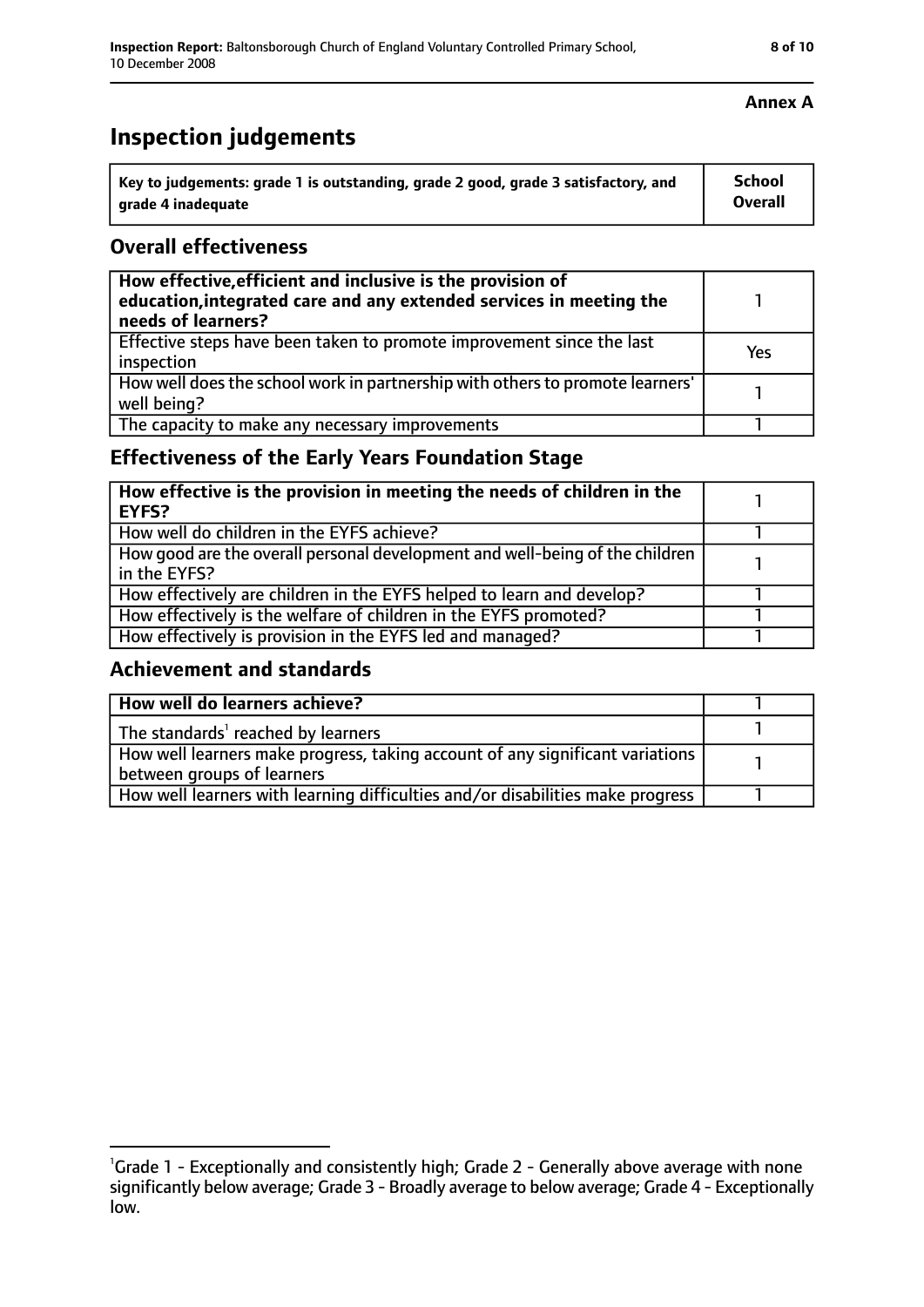## **Personal development and well-being**

## **The quality of provision**

| How effective are teaching and learning in meeting the full range of<br>learners' needs?              |  |
|-------------------------------------------------------------------------------------------------------|--|
| How well do the curriculum and other activities meet the range of needs and<br>interests of learners? |  |
| How well are learners cared for, quided and supported?                                                |  |

## **Leadership and management**

| How effective are leadership and management in raising achievement<br>and supporting all learners?                                              |            |
|-------------------------------------------------------------------------------------------------------------------------------------------------|------------|
| How effectively leaders and managers at all levels set clear direction leading<br>to improvement and promote high quality of care and education |            |
| How effectively leaders and managers use challenging targets to raise standards                                                                 |            |
| The effectiveness of the school's self-evaluation                                                                                               |            |
| How well equality of opportunity is promoted and discrimination eliminated                                                                      |            |
| How well does the school contribute to community cohesion?                                                                                      |            |
| How effectively and efficiently resources, including staff, are deployed to<br>achieve value for money                                          |            |
| The extent to which governors and other supervisory boards discharge their<br>responsibilities                                                  |            |
| Do procedures for safequarding learners meet current government<br>requirements?                                                                | <b>Yes</b> |
| Does this school require special measures?                                                                                                      | <b>No</b>  |
| Does this school require a notice to improve?                                                                                                   | No         |